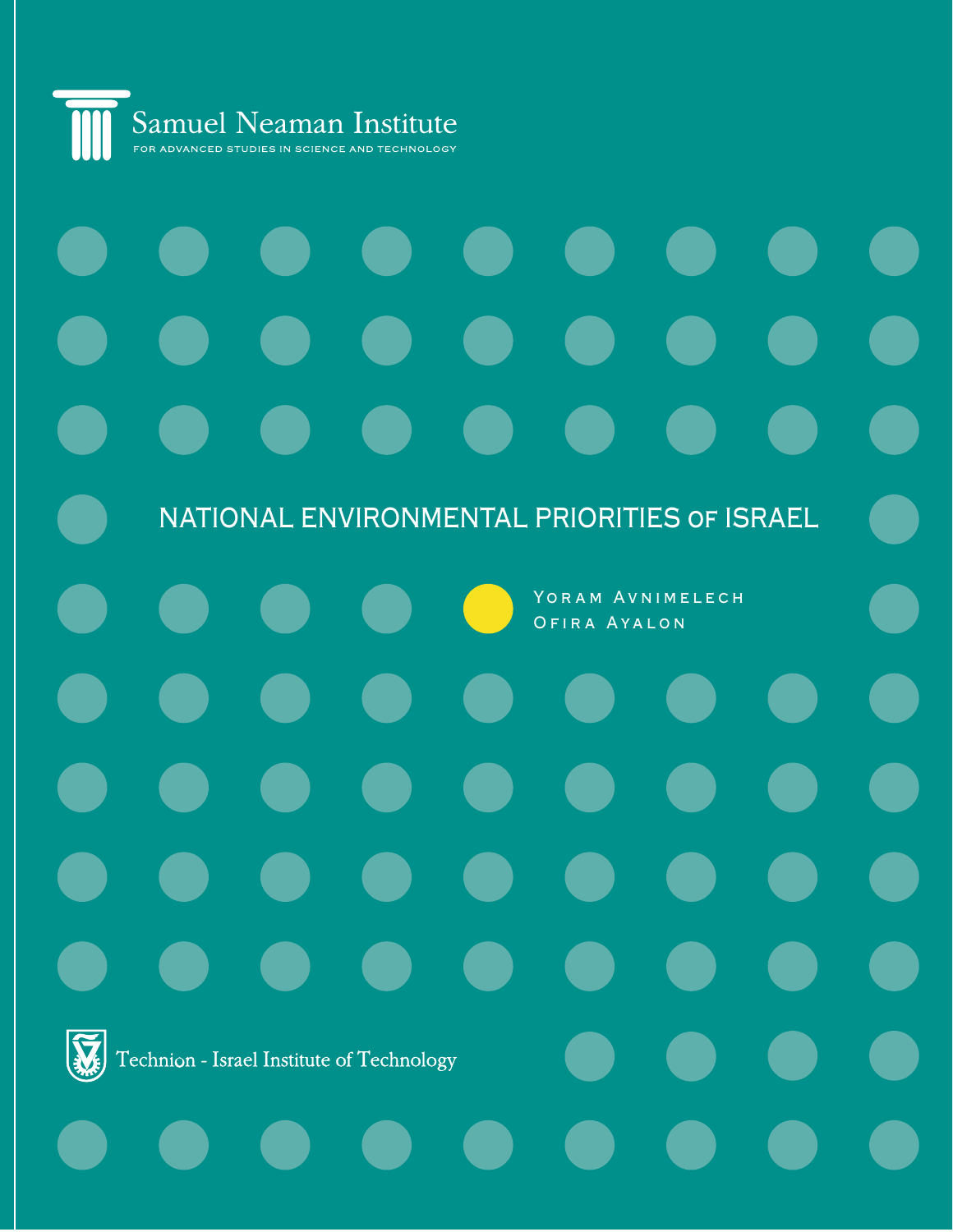

**The S. Neaman Institute For Advanced Studies in Science and Technology Technion, Israel Institute of Technology**

> In Cooperation with **LIFE and Environment**

# **NATIONAL ENVIRONMENTL PRIORITIES of ISRAEL**

## **July 2001**

Project Coordinators Prof. Yoram Avnimelech, Dr. Ofira Ayalon, Technion, Israel Institute of Technology

> **Editors** Editing: Adva Zach-Maor Translation to English: ???????????????

Contact address S. Neaman Institute Tel: 972-4-8292329, Fax: 972-4-8231889, E-mail: dkohn@tx.technion.ac.il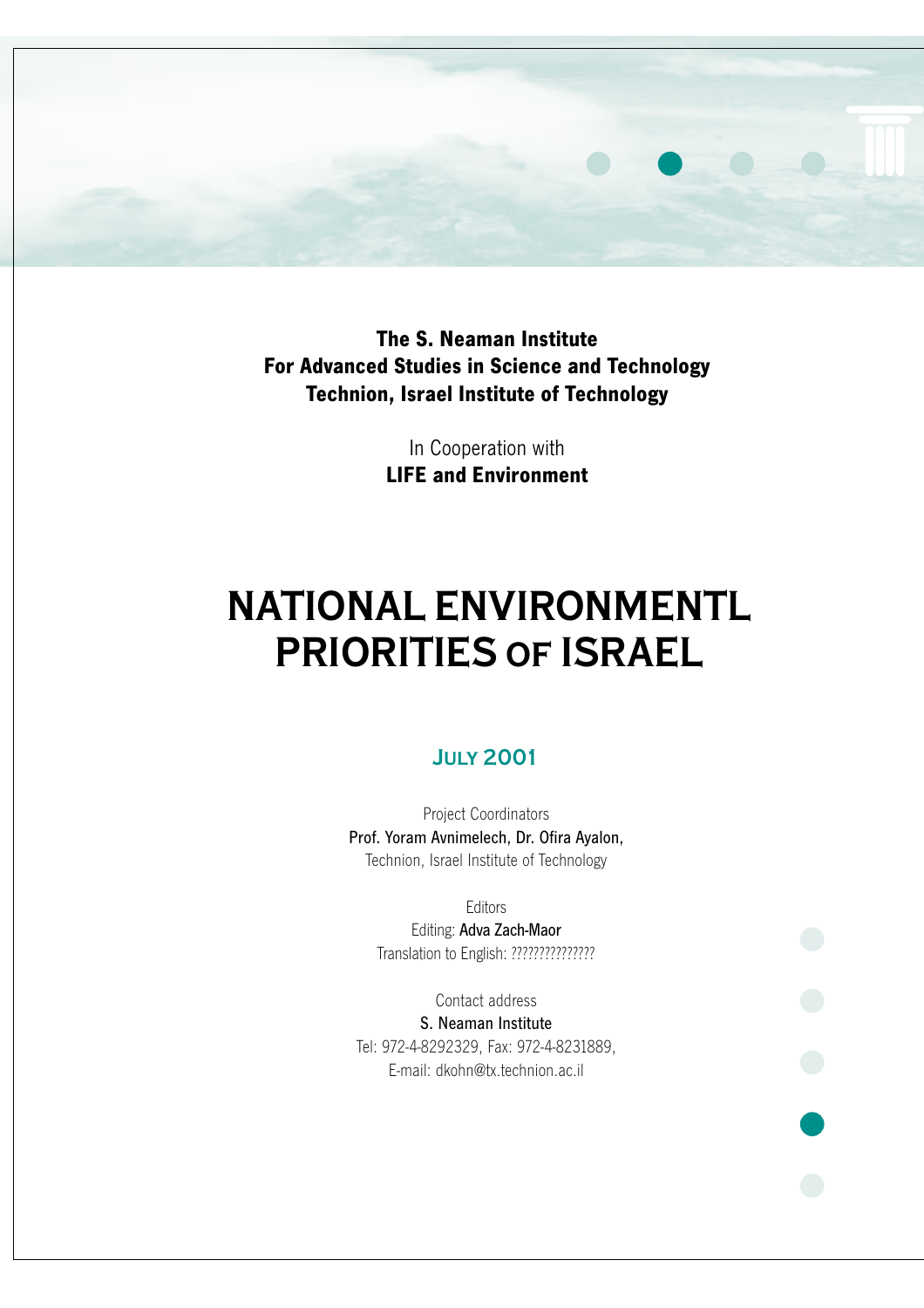



## **INTRODUCTION**

In 1999, S. Neaman Institute has published the first National Environmental Priorities document (see full text on our web site http://www.neaman.org.il). One of our recommendation and commitment is to update, judge and adopt new technologies and new solutions to improve the environmental situation in Israel.

The following are the main points adopted following the deliberations of the different professional teams, meetings with Ministry of the Environment (MoE) representatives, other national bodies and public figures.

Taking the National Environmental Priorities, 1999 report into account and following a series of meetings we held with various teams as well as with MoE representatives, we first tried to see what we could learn about our recommendations and ourselves.

We saw that there is no gain in making generalized and sweeping recommendations. In the framework of our proposals for prioritizing environmental issues we included general statements (for example, there is a need to safeguard the Sea of Galilee s water quality ), which do not constitute viable recommendations. To be sure, it is difficult to avoid setting a meta-objective, yet it is important to distinguish between broad objectives (goals for which there is a general consensus) and short-term targets or recommendations for prioritizing specific activities. Another critique of our previous report concerned its numerous recommendations. Without a doubt, a multiplicity of recommendations, no matter how justified they all are, hampers focusing and targeting.

It must be noted that no criticism was, in fact, voiced regarding the contents of the previous policy statement. Moreover, it turns out that in some of the instances where we advocated views contrary to popular opinion, these have now become part of today s accepted positions. The following sections discuss the different issues with which our previous, as well as present, report deals. For each area we present the key results of the implementation analysis in addition to our principal recommendations for the near future.

It is our opinion that tracking the implementation of the professional teams recommendations is an important part of the public debate on the environment (and perhaps in other areas as well). We consider professional and responsible criticism to be an important part of Israel s democratic system. We hope that the assessment offered here will lead to a beneficial discussion on what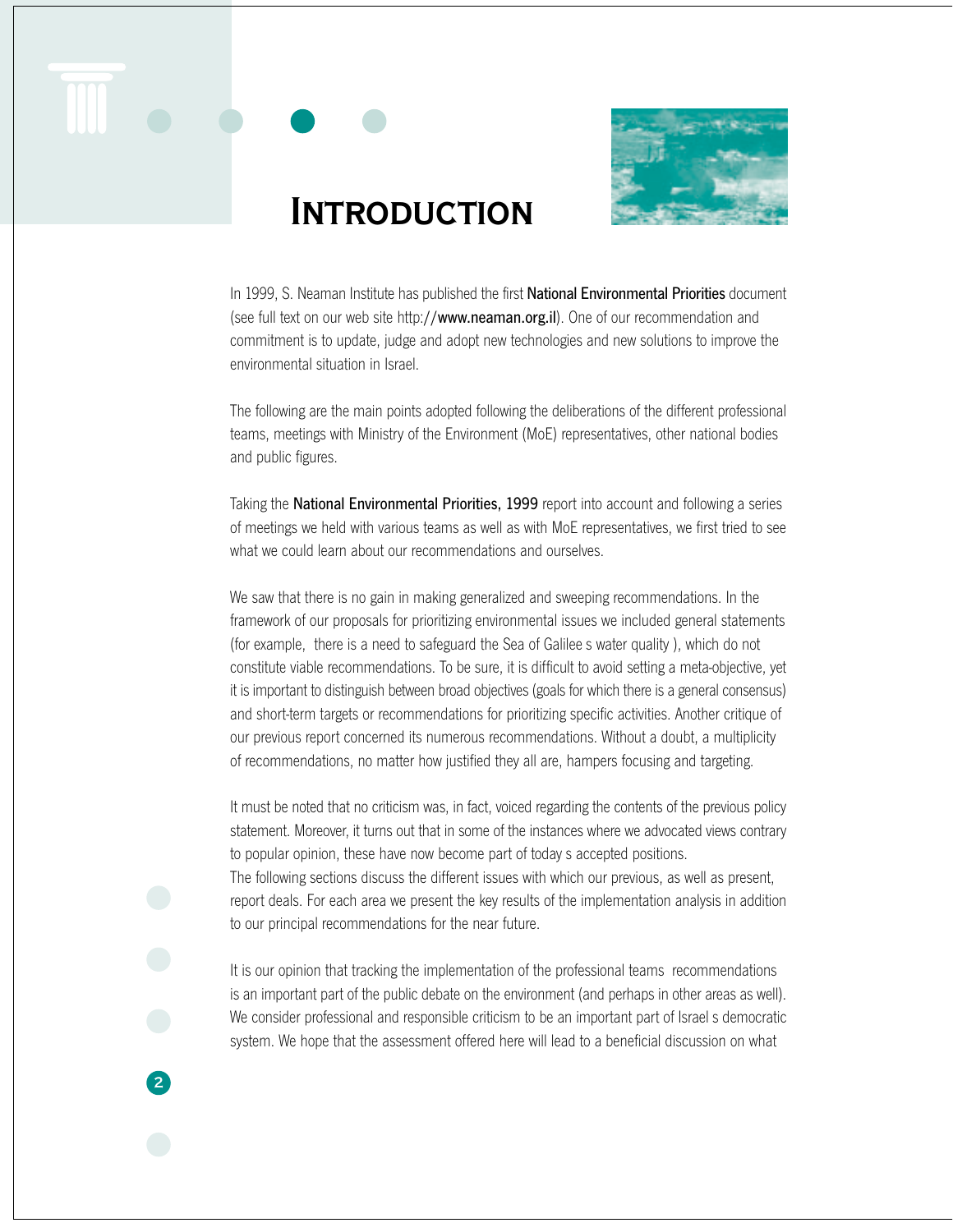

has been done (or not done) in the past, and to conclusions as to what still needs to be completed and, if necessary, where to change direction. A mechanism for public criticism and professional debate will add an important dimension to the state s existing review process. This process was warmly welcomed by the State Control Committee of the Knesset, the Prime Minister s Office and personnel in the MoE.

The priorities we recommended in the first document were intended to be executed within a period of about five years (approximately an administration s term of office) and would not require the state to make investment beyond its financial capabilities. The present document is based on those recommendations and examines their implementation during the past two years.

The work method here was similar to that used in preparation of the first document. Background material was made available to teams of professionals, each of which included a central figure in the area from the MoE. The background material was discussed both in writing and verbally. The editors of this publication summarized the teams work, returning it to them for their comments and final touches, before preparing it for publication.

Regrettably, we must note that in numerous areas no progress was made and the requisite actions were not carried out. Lack of progress in the area of environment usually means regression and sometimes - irreversible retreat.







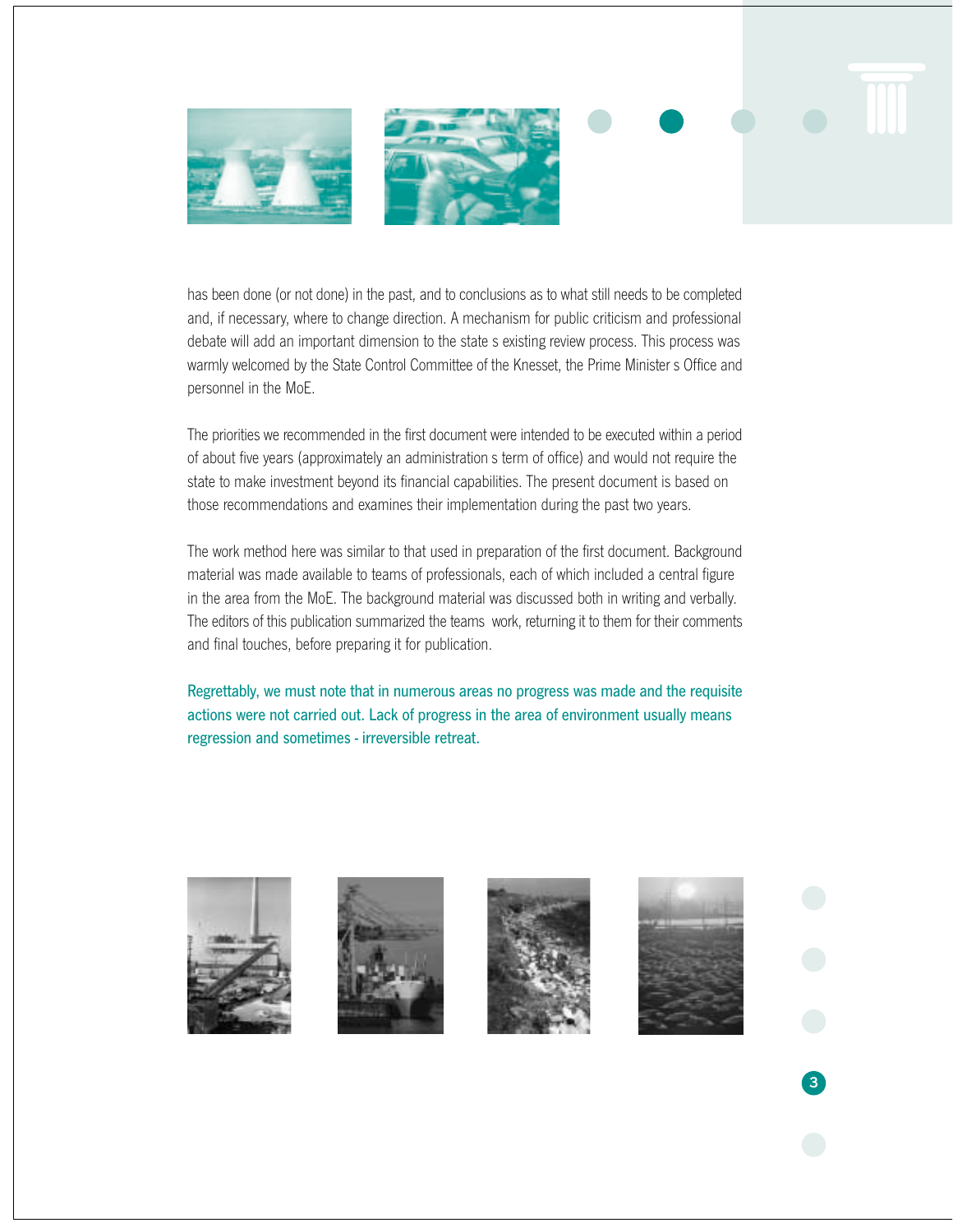# **Follow-Up, Examination, Critique and Updates**

#### **Subjects discussed in Part 1:**

- Open spaces and urban environment
- Transportation
- Water and wastewater
- Air quality

**Part 1**

- Hazardous substances
- Solid wastes

**4**

#### **Open Spaces and Urban Environment**

The subject of land-use, open spaces and urban environment was defined in the **National** Environmental Priorities, 1999 report as one of the most major areas requiring action in order to preserve Israel s environment, and prevent irreversible damage to it. Israel, one of the most densely populated countries in the western world, must view land resources as limited and essential commodities, even more so than its water resources.

The National Environmental Priorities, 1999 main recommendations of the teams dealing with open spaces and urban environment included, among others:

- Legislation and administrative procedures for enforcing existing restrictions preventing intensive and unplanned land exploitation;
- Strengthening the bodies charged with planning and land preservation;
- Preserving agriculture as an economic, settlement, cultural and environmental value;
- Preventing the establishment of new settlements and limiting the process of suburban sprawl;
- Strengthening and rehabilitating city centers;
- Developing public transportation as an essential tool for environmental management;
- Intensifying public participation and involvement in the planning of residential areas and the overall planning of land use in Israel.

#### **Assessment of activities in this field reveals a rather gloomy picture**

Over the past two years there has been no progress whatsoever in the area of legislation or strengthening of the existing mechanisms for land use and planning. Neither has there been any movement toward regulating the misuse of land resources. On the contrary, the process of suburban sprawl has continued and even intensified, and restrictions on inappropriate uses of the scarce open spaces still available in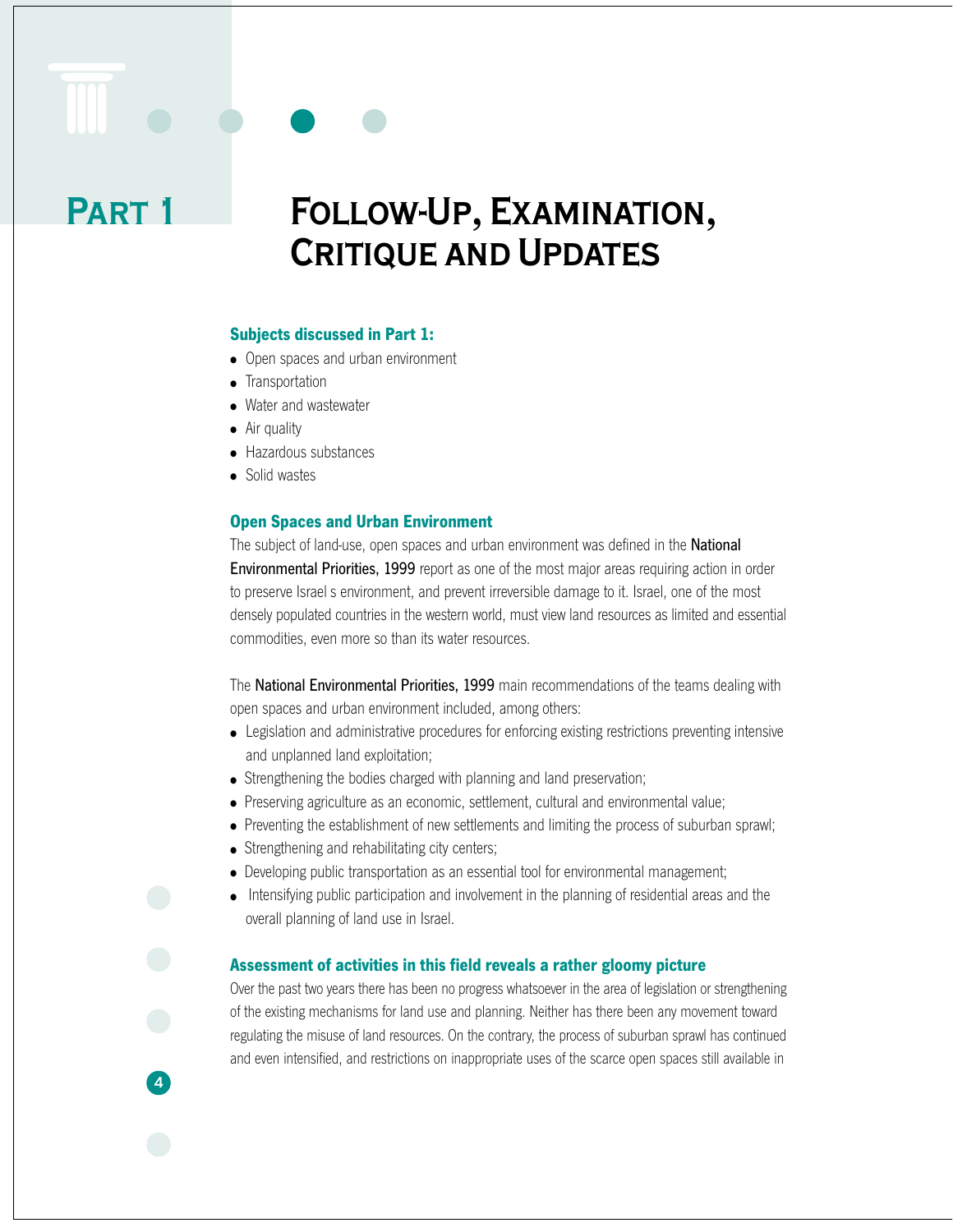

areas of demand have been removed. The different planning authorities have not implemented the various available plans (such as National Planning Outline # 35), and there is real danger of regression in this area. Pressure by interest groups, accompanied by strong lobbies backed by deep financial resources, are leading to a sense of helplessness on the part of planning and licensing authorities, as they themselves admit. These feelings are in turn giving rise to a sense of surrender, even though the issue concerns a real and irreversible threat to Israel s environment - which, if allowed to continue, will seriously harm the very essence of life in Israel. It is regrettable that the MoE and even central environmental organizations have not acted decisively to counter these trends.

During the last two years a few bright spots have been visible. The MoE in cooperation with civic and environmental non-governmental, environmental organizations (NGOs) campaigned against plans to build a military base in Shaked Forest. It appears that when the MoE acts decisively and determinedly, it can succeed, even against the Ministry of Defense s position.

Another very encouraging development is the intensified activity of citizens groups struggling to safeguard their right to a healthy environment. The establishment of Derech Haifa ( The Haifa Way ) in which ten public organizations for environmental quality in Haifa have joined forces is a noteworthy example for others. This important area, reviewing the activity of environmental organizations in Israel, is discussed in Part III of the full report**1**.



**<sup>1</sup>**The full report is in Hebrew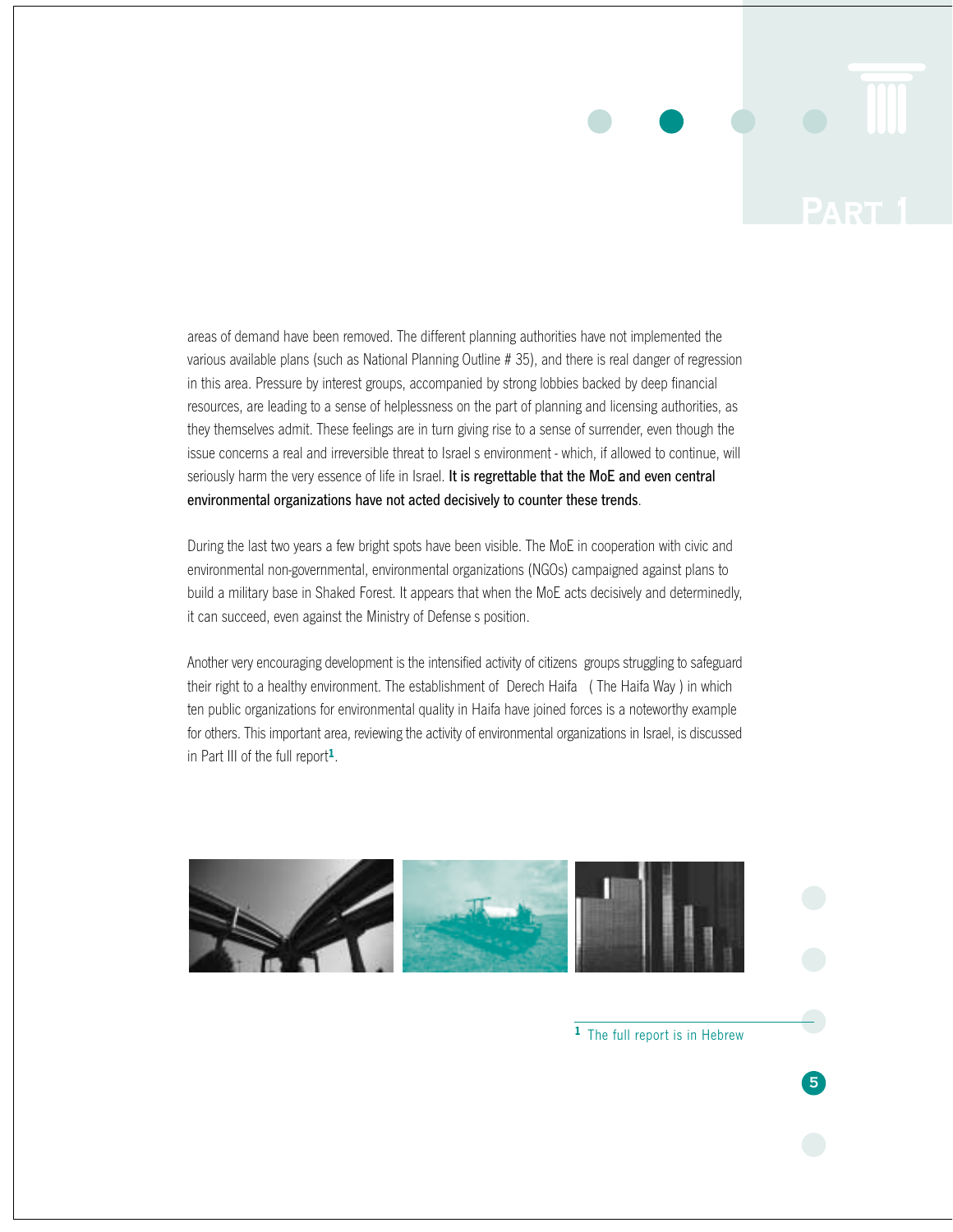# **Open Spaces and the Urban Environment National Environmental Priorities 2001**

- The MoE and public environmental organizations must mobilize to enlist public support for the prevention of wasteful and inappropriate use of land resources: preventing the establishment of new cities, limiting suburban sprawl, and the use open spaces, wooded areas and urban open spaces for building purposes.
- The MoE must act to strengthen the public mechanisms responsible for land preservation, through legislation or administrative support.
- The Trans-Israel Highway (Road No. 6) is an indisputable fact. Suburban sprawl and building in the sphere of the road s vicinity must be prevented. This control must be anchored in regulations, legislation and administrative decisions.
- Rehabilitation and development of city centers must be encouraged. It is recommended that over the next two years the planning for the rehabilitation of several neighborhoods in a number of cities be advanced and financed. This will encourage private capital to finance the rehabilitation activities.
- Cities in the periphery should be strengthened, especially cities and towns in the south of the country.
- The MoE should encourage citizens campaigns to maintain a decent living environment.
- The central environmental organizations should intensify their public activities and lead the public struggle in the area of land use.

(There is, naturally, some overlapping of the sections dealing with transportation, sea and shores and agriculture).

## **Transportation**

**6**

The National Environmental Priorities, 1999 recommendations called for advancement of public transportation and for taking various steps, mainly economic, to reduce the use of private cars. It was also recommended that action be taken to reduce vehicle emissions. The progress in areas pertaining to transportation over the last two years has been positive and hopefully bodes well for the future.

First, rail transportation has been revolutionized. Israel Railways completed laying double tracks for its central lines, permitting the operation of a modern and efficient rail system. Israel Railways increased train frequency, comfort and speed in existing lines and developed a number of needed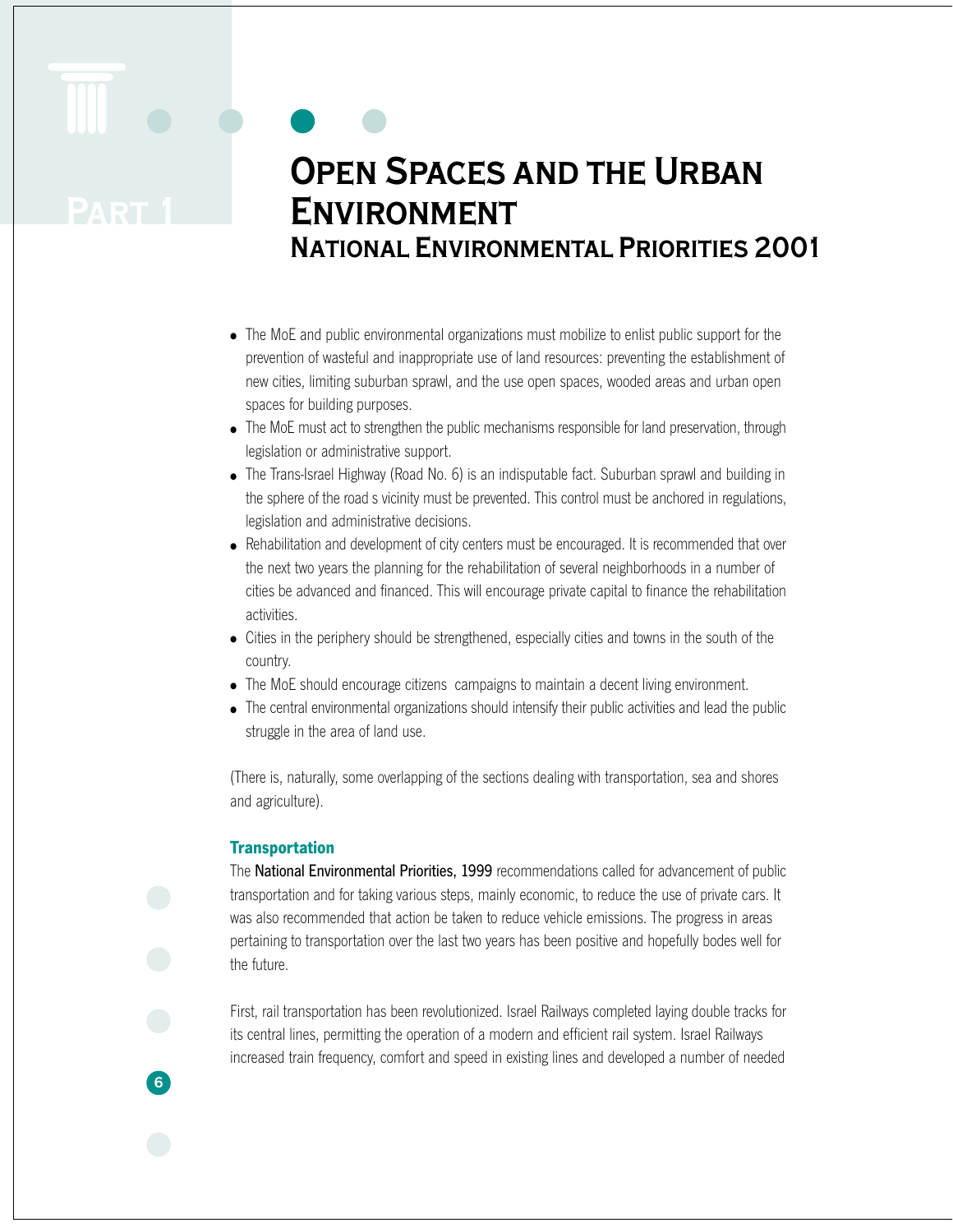suburban lines. Contrary to popular apprehensions, including firm assertions that there was no chance that the public would respond to the advancement of public transportation by switching from the use of private cars to public transportation, it seems that the public has voted with its feet in favor of public transportation, especially railways. Traveling by train means no traffic jams and contributes to a real reduction in road congestion.

In addition to this progress, a number of important decisions were made regarding the establishment of an urban public transportation system. In Jerusalem a tender was issued for construction of a light rail line; in Tel Aviv, it seems that the plans for an urban train are actually going to be implemented (an international tender has been issued). Work has begun on building the railway line to Ben Gurion International Airport, and a transportation master plan has been prepared, as well.

Very positive mention should be made of the MoE s decision to act decisively towards improving the quality of fuel used by buses, especially those operating within city areas. In view of past negligence in this area, and considering its environmental and economic importance, it is imperative to continue in this manner!

It should be stressed that some of the recommendations included in the **National Environmental Priorities, 1999** report were long-range recommendations for decreasing polluting vehicle emissions. For example, there were recommendations for appropriate development of transportation routes, from bicycle lanes to additional development of public transportation infrastructure. Nonetheless, planning and feasibility studies should be started right away.

#### **Transportation -** National Environmental Priorities, 2001

- In the past as well as today the tendency is to prefer investments for the good of private vehicle transportation. In view of the success of recent steps, now more than ever a clear government resolution calling for preferential and affirmative actions in the development of public transportation is needed.
- Sufficient resources must be allocated for continued development of rail transportation in urban and interurban networks.
- Action must be taken to promote coordination between rail and bus systems.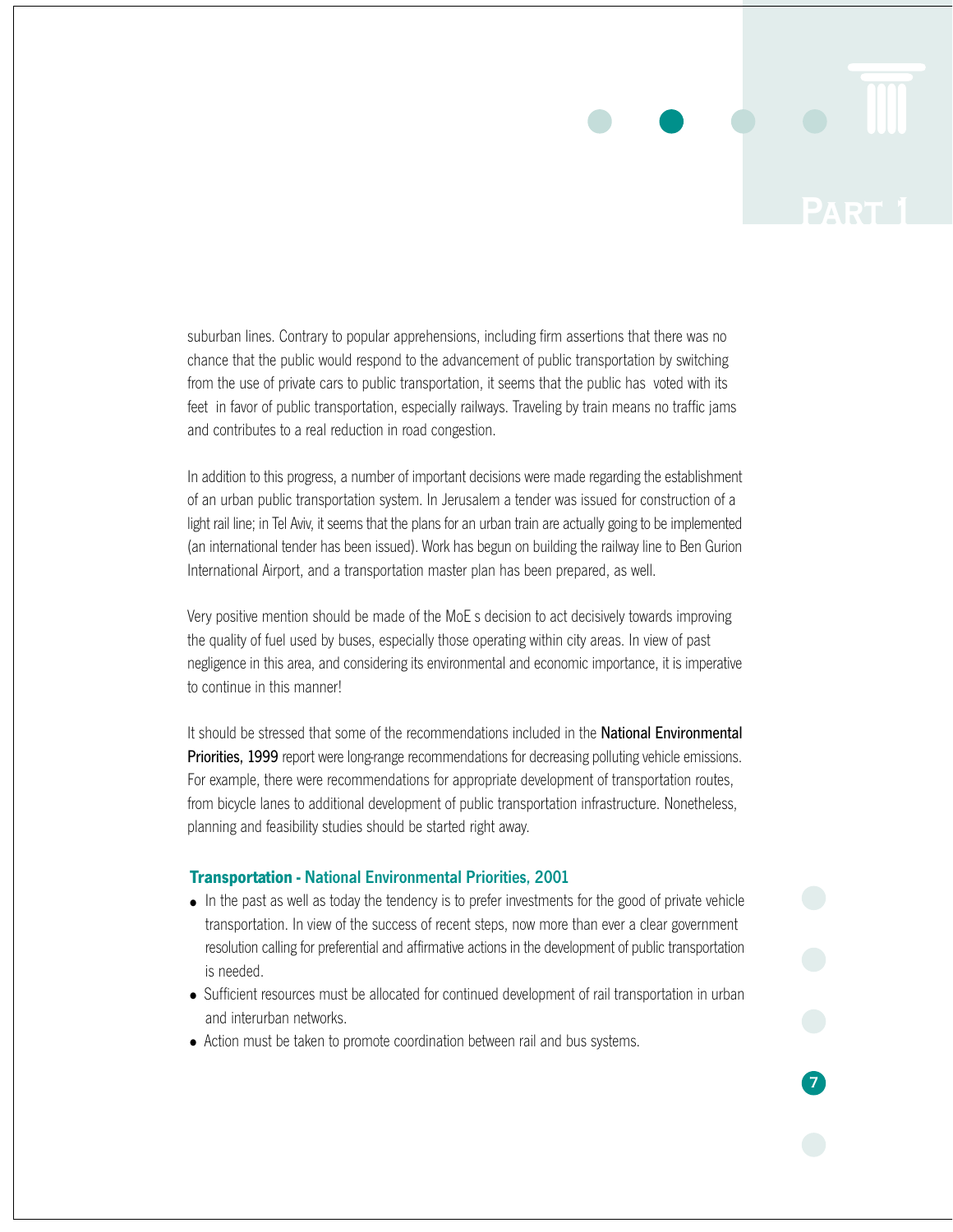- It is recommended that purchase taxes on private vehicles be reduced while simultaneously raising fuel taxes. This should help achieve a number of objectives: traffic volume will decrease with minimal adverse impact on citizens, the share of old vehicles, responsible for severe air pollution, will decrease, while road safety will increase. This can be accomplished without reducing government revenues from vehicles.
- The structure of Israel s wage scale is regressive from the point of view of influencing traffic volume by economic means. Drastic steps must be taken to reduce the number of company allocated cars and the linkage of certain parts of salaries to the price of gasoline.
- The number of pay parking lots should be increased (including parking at places of employment), thereby encouraging the use of public transportation.

The MoE s policy for improving fuel quality should be continued.

#### **Water and Wastewater**

**8**

In the National Environmental Priorities, 1999 report we estimated that the state of the country s aquifers, from the aspect of water quality, was deteriorating. We recommended fixing clean areas and setting up water protection parks on top of them to prevent further contamination. During the past two years an ever-increasing number of aquifer water pollution cases have been uncovered, especially in the coastal aquifer, along the shore of the country. We also recommended continuing to act to reduce the introduction of salts into the aquifers, to protect them from drillings and intensify underground water monitoring.

On the issue of sewage treatment and use of wastewater there was a central recommendation for urgent and comprehensive planning of the system, from the point of the water s outlet and all the way back through to the conduction lines, to the purifying plants and the reservoirs. A call was issued to examine the system in order to achieve maximum use of wastewater, based on the assumption that some 200 million cubic meters of wastewater are not being utilized. We also raised the urgent need for solving the sewage sludge problem.

The issue of using economic incentives for rational management of both the water and wastewater systems was raised. The need to charge all consumers the full cost of the water and charge the sewage producer the full cost of the sewage treatment, including differential costs respective to the quantity of contaminants in the sewage released by the consumer, was also raised.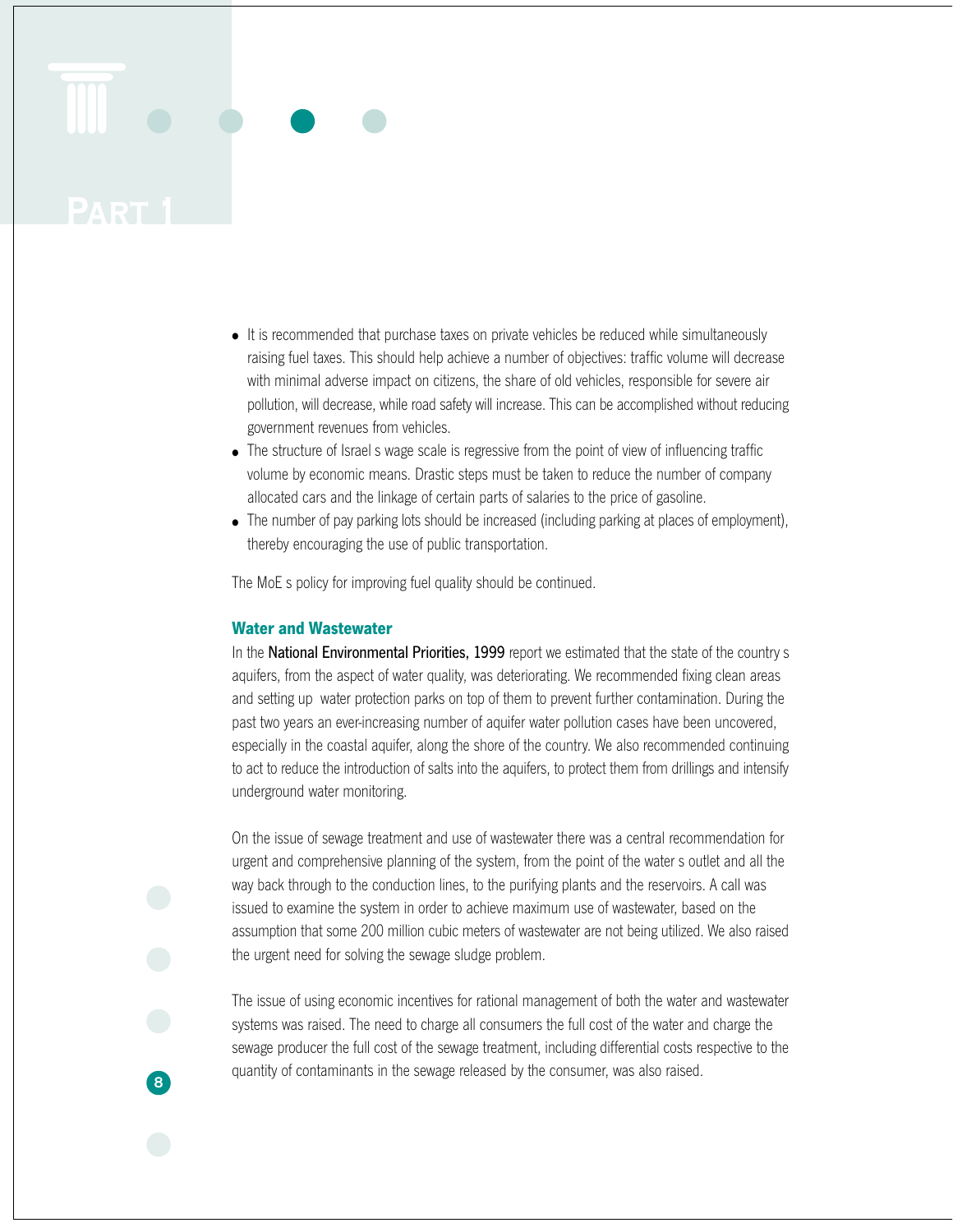The need for coordination between the authorities involved in water treatment was noted in the National Environmental Priorities, 1999 policy paper.

After examining what has been done over the past two years it seems to us that we are actually retreating - pollution has increased and the overall water system is on the verge of collapse. No clear policy was set for the prevention of water pollution and the MoE is fighting polluters one by one. No clean areas with higher priorities for preventing pollution have been designated.

The MoE continues, with commendable success, its activities to decrease the intrusion of brine into the sewage.

There is as yet no comprehensive policy concerning the effluent system. As a result treated effluent flows into the sea (nearly 200 million cubic meters according to sources in the Ministry of Agriculture, and this during a period of drought!). Effluents of unsuitable quality reach streams, and while there are areas with a surplus of effluents, other areas in need of it do not receive treated wastewater. In spite of long deliberations there is still no water pricing policy or guidelines for imposing the costs on sewage producers.

Different government agencies involved in running the water system are even now not cooperating. Often one government agency will contradict another.

Two crises in the water system have recently surfaced, the result of many years of neglect. On the one hand, we have reached the bottom of our water reservoirs. On the other, numerous cases have arisen indicating that the water being pumped from our aquifers might be contaminated and contain substances unfit for drinking. The country s population is losing faith in the water system and many people are afraid to drink tap water.

## **Water and Wastewater** - National Environmental Priorities, 2001 Drinking Water

• The public does not know what the quality of the water supplied to its homes is, and, to a large extent, does not believe that the water is potable. The public has the right to know. Local authorities or any other authority charged with the supply of water must inform the public about the quality of the water being supplied to their homes.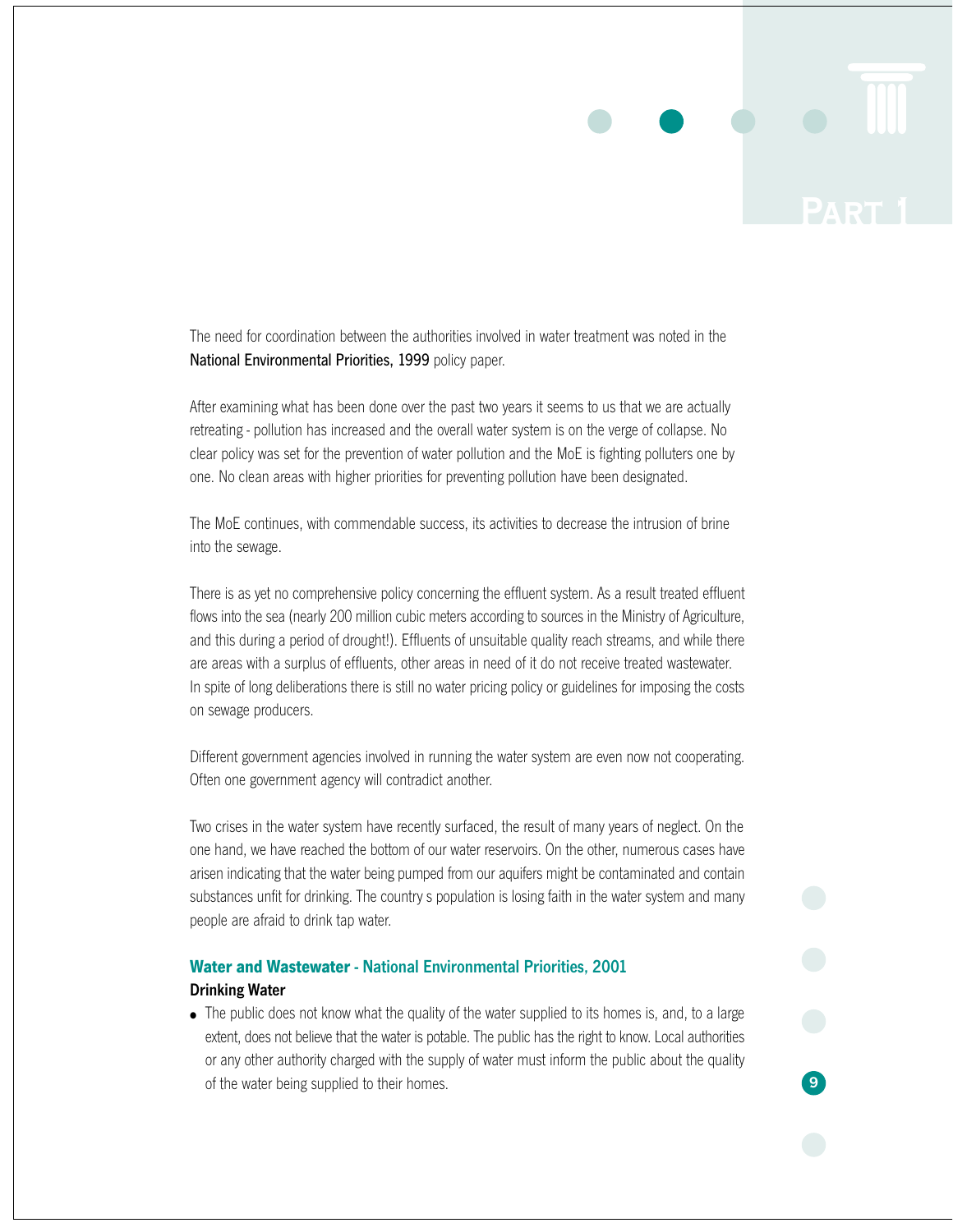• There is no doubt that some of our water sources are contaminated. We are about to enter a period when water can no longer be supplied as is, but will need thorough treatment to remove contaminants. Now, while there is still time to do it intelligently and carefully, the proper systems must be installed. Planning of treatment systems and setting them up must begin immediately (Part III of the full report contains a survey concerning water treatment systems).

#### The Water System

- We live in a hot region with a growing population and an attendant increase in water consumption. Our lifestyle implies that we are blessed with an abundance of water, while in reality we are not. Reducing water consumption and wastage in agriculture, urban environments and at home might save hundreds of millions of cubic meters of water, quantities that constitute a significant share of our water deficit. The public as well as the authorities will have to develop a culture of water consumption suitable for hot regions. There is no reason whatsoever for not curbing our household water consumption, and there is no justification in cultivating gardens based on seasonal plants and water guzzling lawns. Gardens have to conform to ecological and esthetic principles - for instance, by planting indigenous Israeli species, which are adapted to this hot climate.
- It is imperative to plan, as soon as possible, a different type of agriculture agriculture based on very intensive planting in small areas and vegetation that is not water guzzling spread over a large area. Agriculture must be based on vegetation that utilizes rainwater and on water efficient crops (such as vineyards, olives and the rest of the seven Biblical species with which the Land of Israel was blessed).
- An educational and informational system aimed at water saving should be promoted and maintained as well as a support system for the appropriate planning of gardens and installation of water saving fixtures. Legislation prohibiting wasteful water activities such as inefficient car washing is needed. This is done in countries far richer in water than ours. **The MoE and NGOs** must cooperate in this effort.

## Sewage and Effluents

**10**

• As soon as possible standards for the level of effluents according to their post-treatment usage must be prepared, as well as a comprehensive and agreed upon plan for the utilization of effluents and an effluent supply system. Only with such a plan can sewage treatment plants and collection systems be designed intelligently and economically.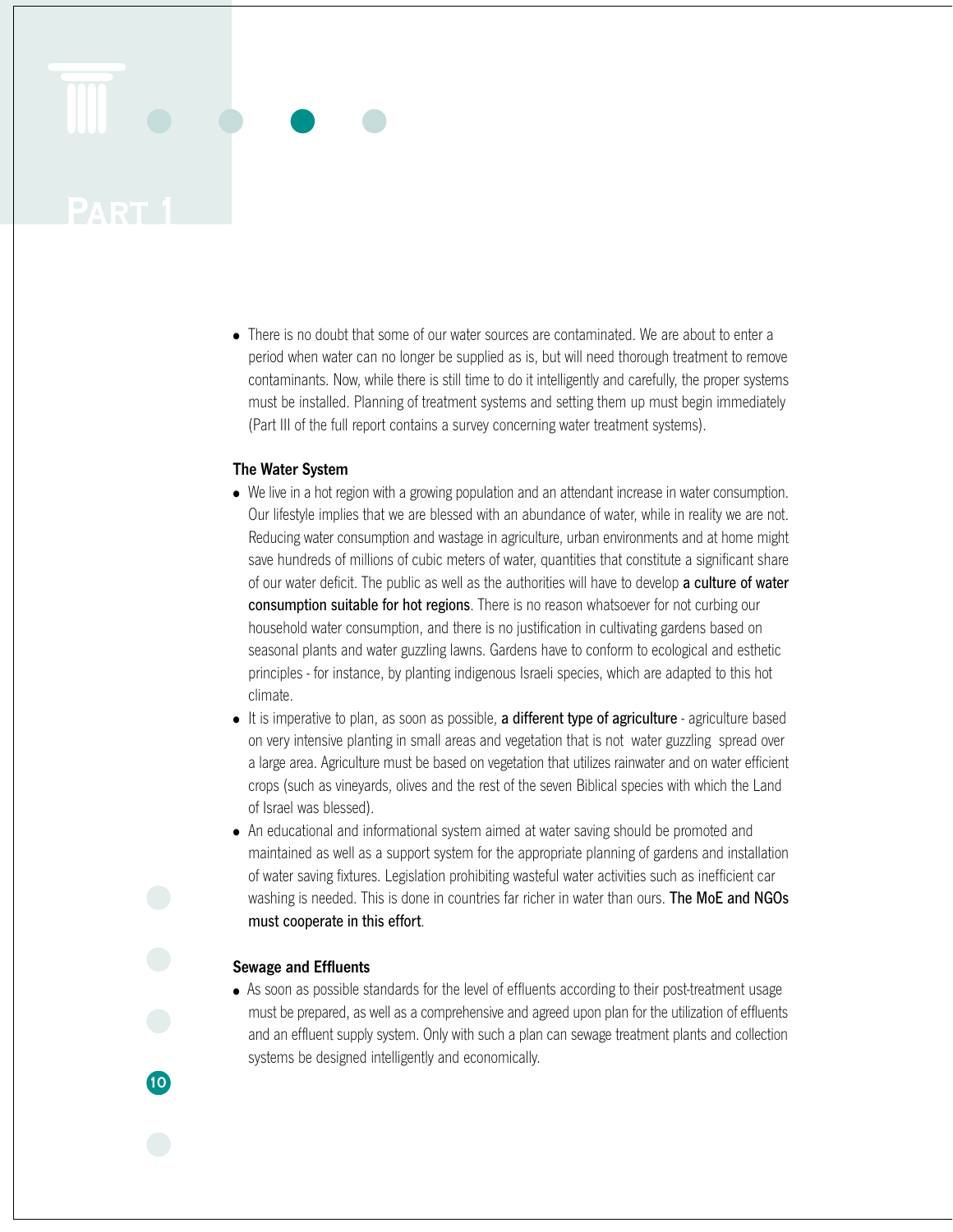- All settlements still not a part of the sewage collection system must be hooked up. Prolonging the use of cesspools and the like leads to continued contamination of aquifers and waste of water.
- Progress must be made on the issue of sludge produced by sewage treatment plants.
- Standards have to be determined and quantities of treated effluents must be allocated to help in rehabilitating streams and rivers.

#### General

- It is imperative that the use of clear economic incentives be promoted both in the management of fresh water consumption as well as for the advancement and management of effluent use. Consumers should be charged with the complete real cost of bringing water to their homes, and pollutant producers should be charged with the total actual and overall cost of sewage treatment.
- The MoE and other environmental agencies must be full partners in dealing with all of Israel s water problems.

#### Air Quality

In Israel s city centers, the levels of air pollution constituting a genuine danger to public health are monitored. Cautious estimates indicate that over 1,000 people die every year from exposure to high levels of air pollution. The prime contributor to air pollution in city centers is vehicular traffic.

Recommendations of the National Environmental Priorities, 1999 team stressed that vehicleinduced air pollution was the major issue requiring action. High priority activities included improving fuel quality (both diesel and gasoline), improving vehicle roadworthy tests and setting advanced standards for fuel and air quality. The National Environmental Priorities, 1999 report also addressed itself to the need for better coordination between the various monitoring systems and for improving the availability of monitoring data to the public.

The MoE s prioritizing and consistency in handling the prevention of air pollution must be commended. The Minister recently issued decrees forcing bus companies to use improved fuel, and at the same time ordered the oil refineries to produce such fuels. The positive developments arising from the pact between Israeli industry and the MoE, which calls for joint steps to reduce the emission of industrial air pollutants also must be noted (details of the pact are presented in Part III of the full report - Industry and Environmental Quality).

**11**

There has been some improvement in standardization.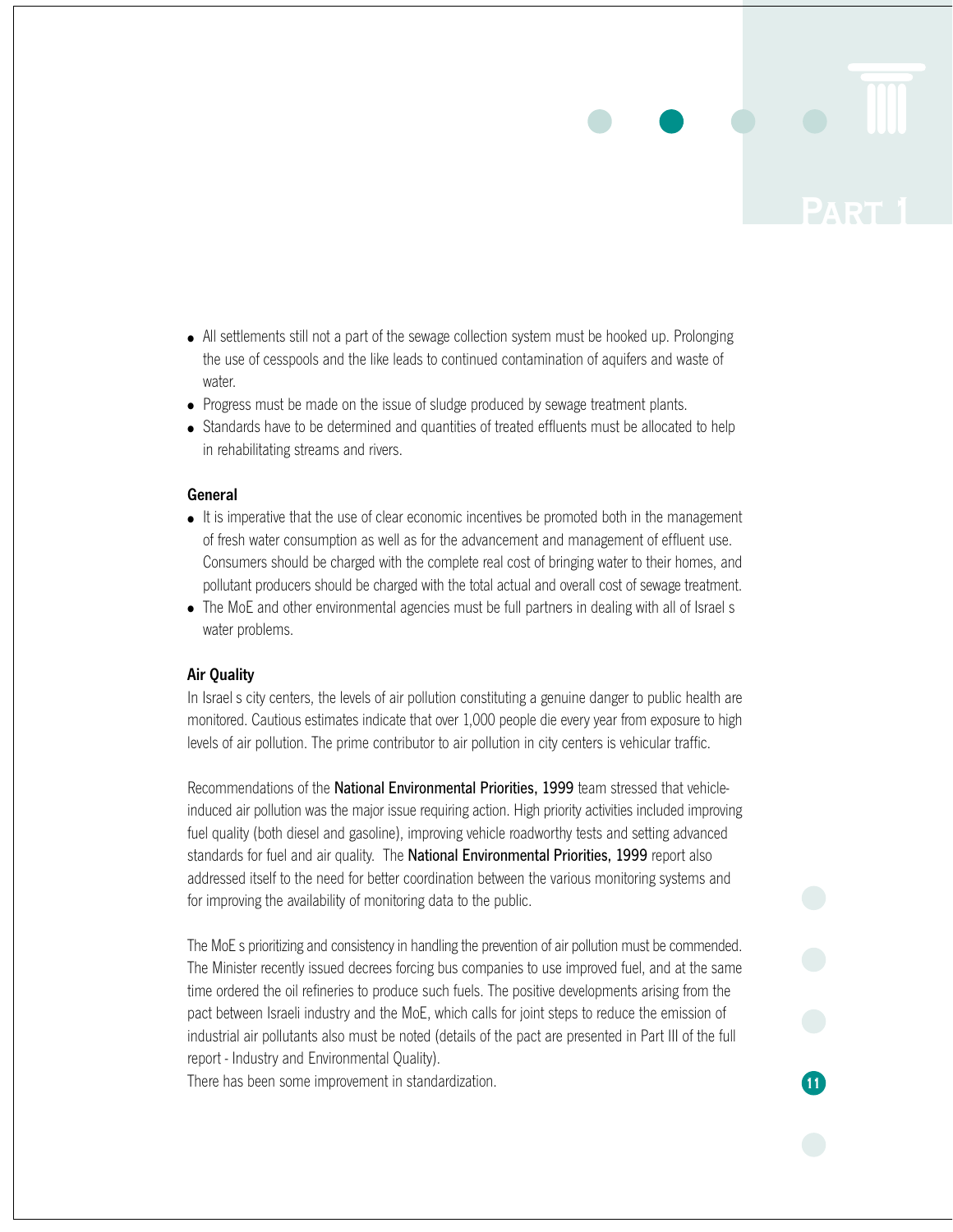#### **Air quality** - National Environmental Priorities, 2001

- The following objectives must be reached as soon as possible: coordination of the different monitoring systems, synchronized instrument calibration, a unified data processing system, and a system for making the information available to both professionals and the public in an easy and accessible form.
- Small particles (PM2.5) standards have to be advanced and a NO2 level indicator introduced.
- Environmental oversight is needed in the area of organic gas emissions. Suitable monitoring instrumentation should be introduced alongside establishment of appropriate measuring methods. Standards should be determined for organic gas levels (such as benzene and toluene) while reducing their emission into the air from gas stations and other sources.
- Improvement of fuel quality must continue.
- All the requisite legal tools for inspecting vehicle pollutant emissions are in place. Inspection methods should be expanded but primarily, the enforcement of regulations must be assured.
- Progress is required in checking pollution in urban areas, and developing models for analysis and forecasting.
- The MoE prepared a policy document for the reduction of greenhouse gas emissions. The policy has not yet been implemented and the subject should be emphasized and brought to the attention of the public and decision-makers.

#### Hazardous Substances

**12**

The **National Environmental Priorities, 1999** report emphasized the need for establishing a single governmental authority for handling hazardous substances. There are 12 government bodies dealing with hazardous substances. Parenthetically, even the definitions of hazardous substance and hazardous waste are not clear or quantitative. The National Environmental Priorities, 1999 report stressed the necessity of increasing the number of professionals working in this field on behalf of the MoE. The need was raised for opening the field of treatment of hazardous substances to additional firms and technologies, while emphasizing action, as far as possible, in the area in which the hazardous substances are first created. The report highlighted the need for better coordination between the MoE and industry in the area of hazardous substances and wastes, in order to achieve a concentrated effort in the more crucial parts.

Some positive changes have taken place during the past two years. The Ramat Hovav (the only authorized site in Israel for hazardous wastes disposal) issue has been resolved and in contrast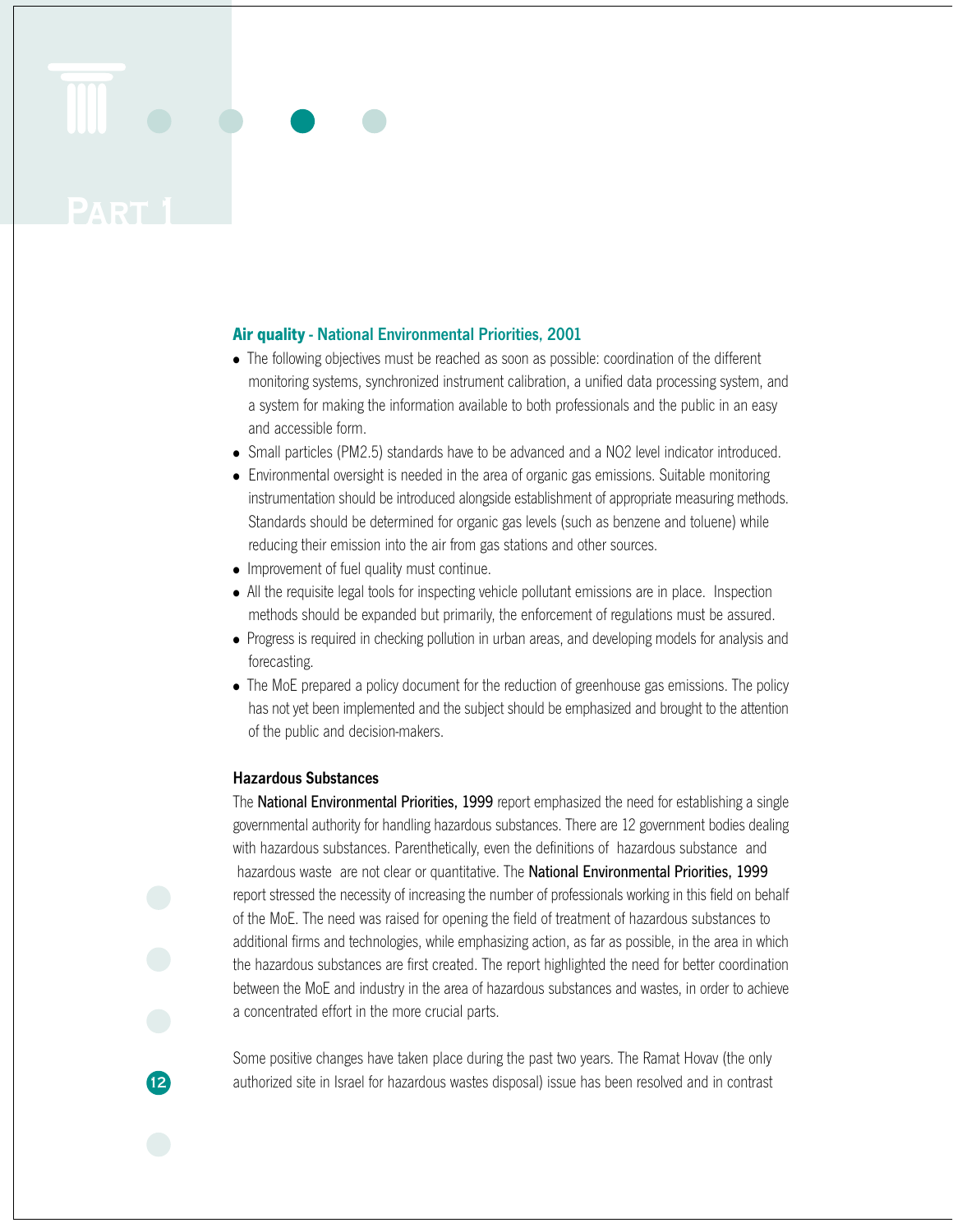what was going on before, the plant is now functioning on a better professional and organizational level. The MoE and industry are more coordinated and as a result, there has been a significant improvement in dealing with the issue. Nevertheless there has been no change regarding the matter of establishing a Hazardous Substances Authority. There are still numerous agencies dealing with the subject without the coordination called for in such a sensitive area. There has been an improvement in industry, both as a result of its pact with the MoE, and because more and more plants are adopting orderly procedures in the framework of establishing environmental management systems (such as ISO 14000 and the operation of safety systems such as ISO 18000).

#### **Hazardous Substances** - National Environmental Priorities, 2001

- Alternative solutions for the treatment of hazardous substances must be developed and adopted. Such solutions include regional centers for treatment of industrial wastes, transfer of inflammable wastes to the furnaces of the cement industry, and the like.
- More attention should be paid to the treatment of wastes from small industries. The example of collecting industrial sewage at SHAFDAN (the wastewater treatment plant of the Tel Aviv region) indicates the importance of the issue and the feasibility of dealing with it.
- The public must be informed about the presence of hazardous substances at different sites. This is an accepted procedure in developed countries and it is in industry s best interest to resolve the issue properly.
- The subject of hazardous substances collection and control at universities and research centers must be advanced.
- Solutions have to found for hazardous substances being used and disposed of in private households.

#### Solid Wastes

The National Environmental Priorities, 1999 report included a recommendation for the closure of non-standard refuse dumps and the upgrading of landfills. There were also several recommendations concerning decreasing the amount of waste, especially in the industrial and commercial sectors, but also in private households, mainly by encouraging homeowners to set up their own home composting facilities. The recommendations covered the economic-administrative aspects: starting with the need to privatize waste treatment and creating a closed financial system, all the way through to the need for improved waste treatment by demanding payment for attendant environmental costs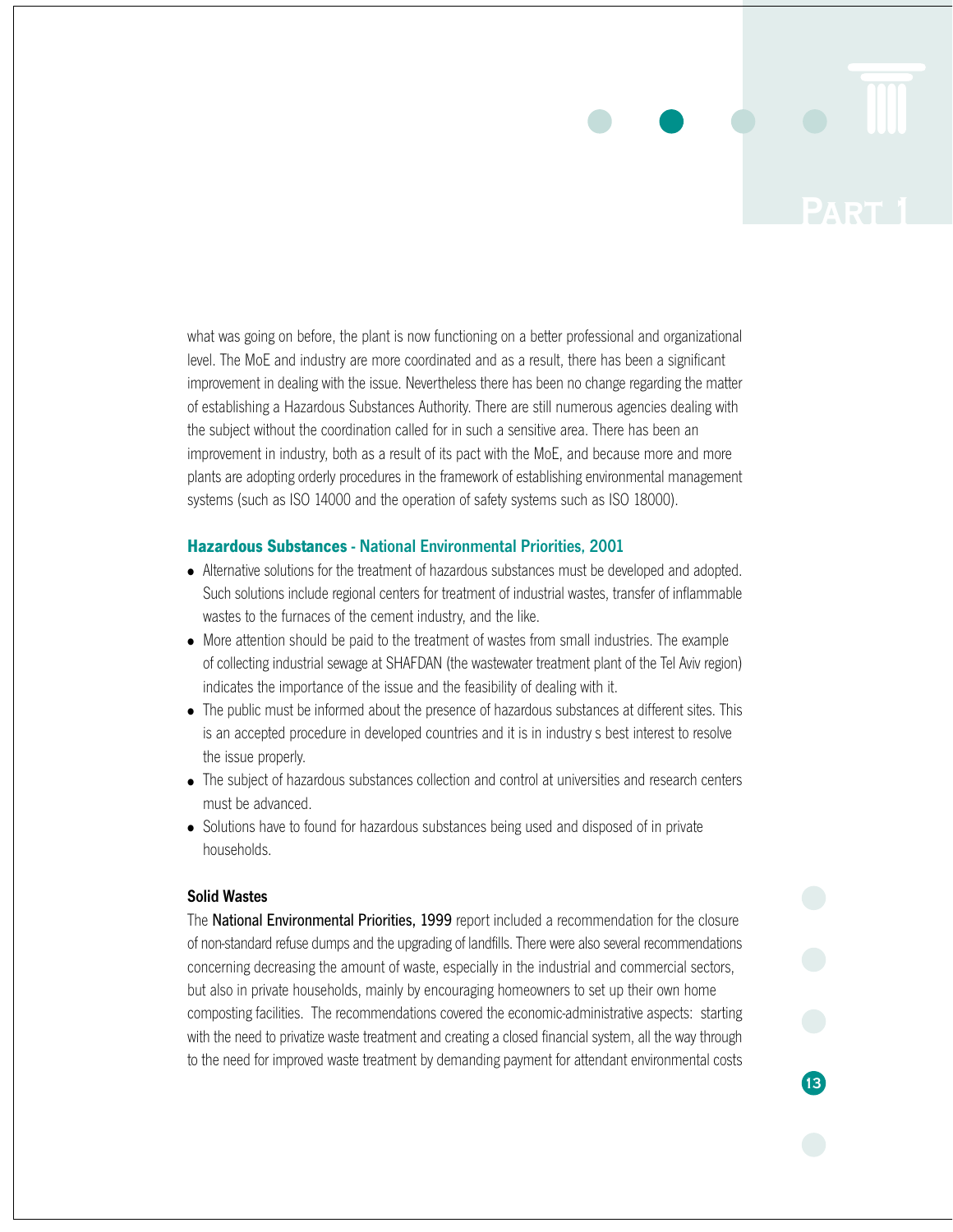(as in the case of a landfill levy ), or by a rebate to the recycling entrepreneur through reducing his/her company s environmental costs.

It should be noted that the Department of Solid Wastes in the MoE significantly advanced the subject of solid wastes treatment. Although in general in Israel, waste arrives at standard landfills, there is still need to enhance the level of landfill treatment (leachate and gas treatment). Collection and treatment of garden and tree trimmings as well as bulk refuse has also improved. Over the last two years we have moved forward, both in execution and in the understanding of the public, industry and authorities. We have gone from a typical third world handling of the situation to one consistent with a developed country. Perhaps this is an example that demonstrates that attitudes can be changed if a consistent policy is implemented.

There is still no progress in the area of privatization of waste collection and treatment. This is a complicated subject and mainly in the purview of local authorities.

In several instances the MoE took a stand regarding the technical specifications of the refuse treatment system in one particular settlement or another.

The National Environmental Priorities, 2001 professional team is of the opinion that by doing so the MoE exceeded its responsibility. The Ministry s role is to fix the needed criteria and supply the authorities with an objective examination of the opportunities open to them. The decision as to which technologies best meet the requirements and should therefore be chosen must be left to the authority responsible for providing the solution. There is also the problem of decisions whereby the MoE provides financial assistance to enable selected authorities to implement its own detailed recommendation for certain technologies, but which are not allocated in accordance with clear criteria. It seems that in spite of good intentions the MoE is exceeding its duties and acting contrary to acceptable procedures.

Under present circumstances, with the cost of refuse treatment exceeding that of dumping waste in a nearby creek, recycling is becoming expedient. One of the obstacles to achieving this goal is the difficulty of closing the recycling circuit and the need to develop uses for recycled material. The National Environmental Priorities, 2001 team believes that even if, in principle, market forces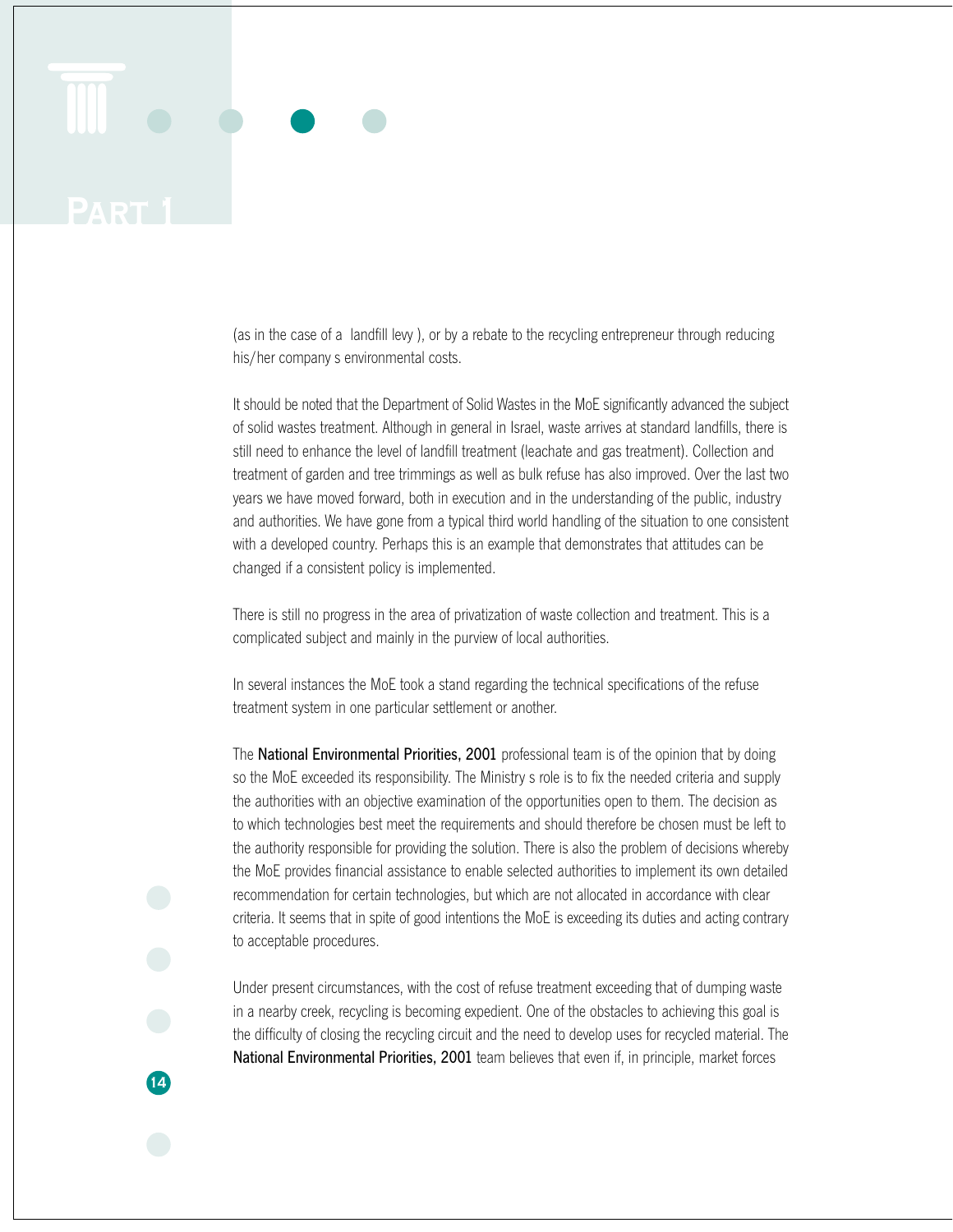should determine recycling trends, the market generally, at the beginning, fails to do so. The government must intervene - economically or administratively - and fix clear and unequivocal criteria that will determine the extent of government support.

#### **Solid Waste** - National Environmental Priorities, 2001

- The MoE must concentrate on developing criteria for waste treatment and create the necessary economic and legislative climate. It should refrain from fixing technical specifications, which is the responsibility of local authorities.
- The MoE s financial support for waste treatment and retrieval must be carried out in strict observance of precise criteria and public accountability.
- Establishment of a closed financial system for the treatment of waste will provide an incentive for economic efficiency. At present there is a 1:7 difference in the expenditures of different urban settlements on waste collection - from about NIS50 per ton up to NIS350. Even allowing for these differences arising from the constraints of labor agreements, passing the cost on to citizens should encourage greater efficiency.
- It has been proven, environmentally, technologically, socially, and economically that separating waste at the source into dry and wet fractions is possible and worthwhile. It is recommended that local authorities be encouraged to move to this collection method. This will save money for the local authority and the country.
- Weight linked payments by industries and commerce for their waste collection should be encouraged.
- A refund to entrepreneurs who reduce environmental costs by recycling should be used as a carrot to encourage recycling, while the stick should be a charge for environmental costs such as a landfill tax. The rebate for reducing waste quantities must be defined by clear criteria.
- Action must be taken to create markets for recycled products; for example, compelling government offices and public institutions to use recycled paper for any purpose, using surplus glass as raw material for roads, intensifying the use of recycled plastics (while determining standards for recycled plastic fixtures for the building industry), etc.





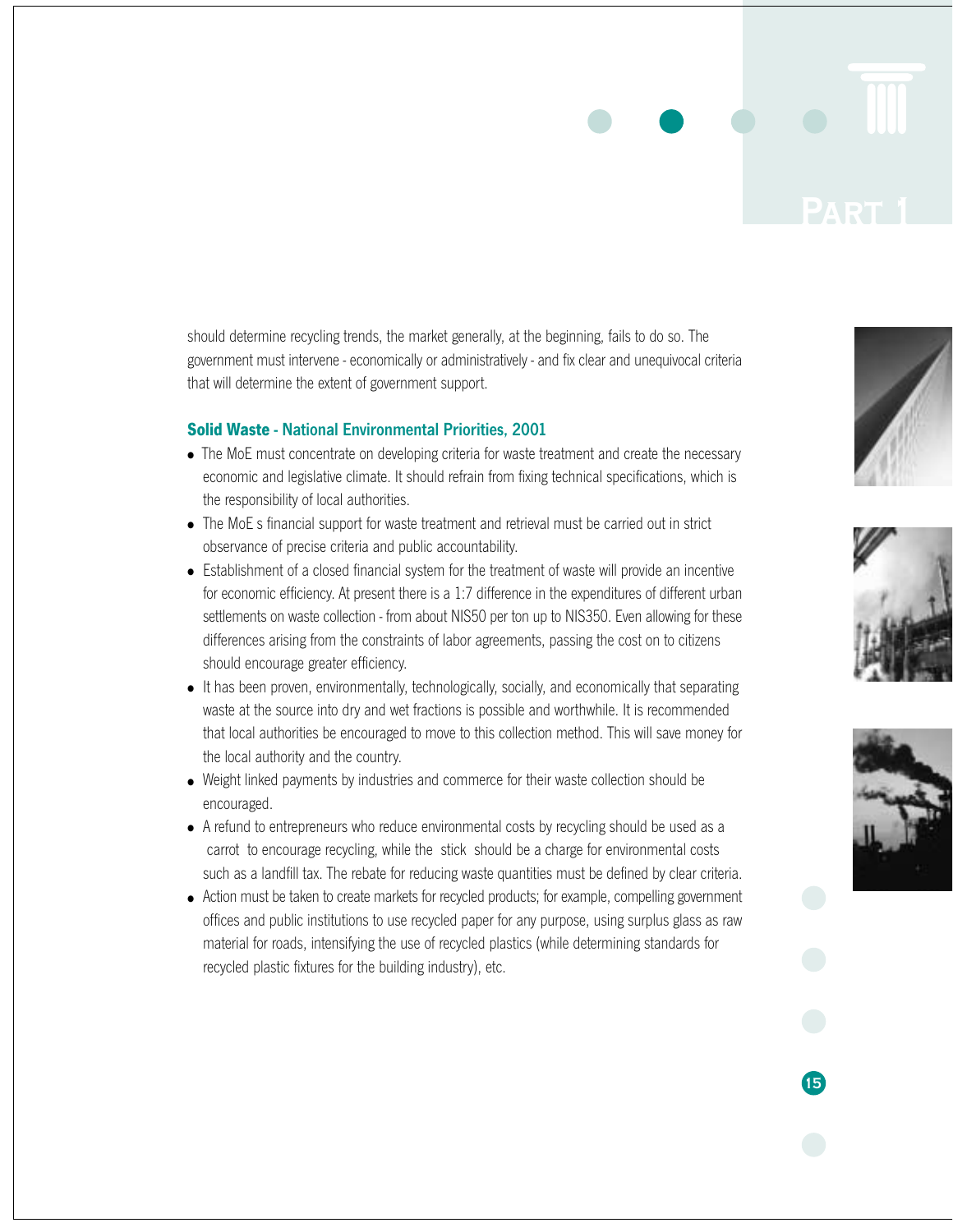# **Part 2 Expanded Discussions**

#### **Agriculture and Environment**

Aside from providing food, agriculture serves other purposes as well, and should not be regarded as just another economic sphere of the national economy. Agriculture preserves open spaces, is an important factor in shaping regions and in conserving our heritage, culture and landscape. National Master Plan #35 recommends a plan for commercial-landscape agriculture .

This policy advances the commitment to safeguard environmental quality. At a time when demand for land and water is so strong, it is unreasonable, and perhaps even somewhat immoral, that agriculture should be entitled to a lion s share of these resources under cover of landscape policy declarations, while at the same time damaging and polluting them through excessive fertilization, insecticides, faulty cultivation practices, etc.

Different branches of agricultural activity can prevent or reduce environmental damage. Agriculture can even provide solutions to environmental problems, occasionally attaining a profit from them. Even initial calculations show that agricultural environmental services add a significant value to the environment. In order to successfully protect the environment, a wide-ranging perspective encompassing all aspects, obstacles and possible dangers is needed. The vision must also embrace possible contributions to the protection and cultivation of the environment. It seems that this is the inevitable challenge of agriculture in whatever direction it moves or develops. It must (and can) protect these resources.

The details of the agriculture report and the requisite recommendations are presented in Part II of the full report.

#### **Agriculture** - National Environmental Priorities, 2001

**16**

● Planning of a different type of agriculture must begin as soon as possible both because of environmental needs and the integration of agriculture as a supplier of these services, and especially, due to the Israel s water dilemma. This sort of agriculture must stress environment and landscape values and be based on crops that do not require intensive irrigation (more details can be found in the section on water in Part I and in the section on agriculture in Part II of the full report). Assistance must be extended to farmers who switch to this kind of agriculture.

● Agriculture planning in Israel must be reassessed as soon as possible, both as regards regional crops planning and for planning the administrative and financial relations between farmers and the administration.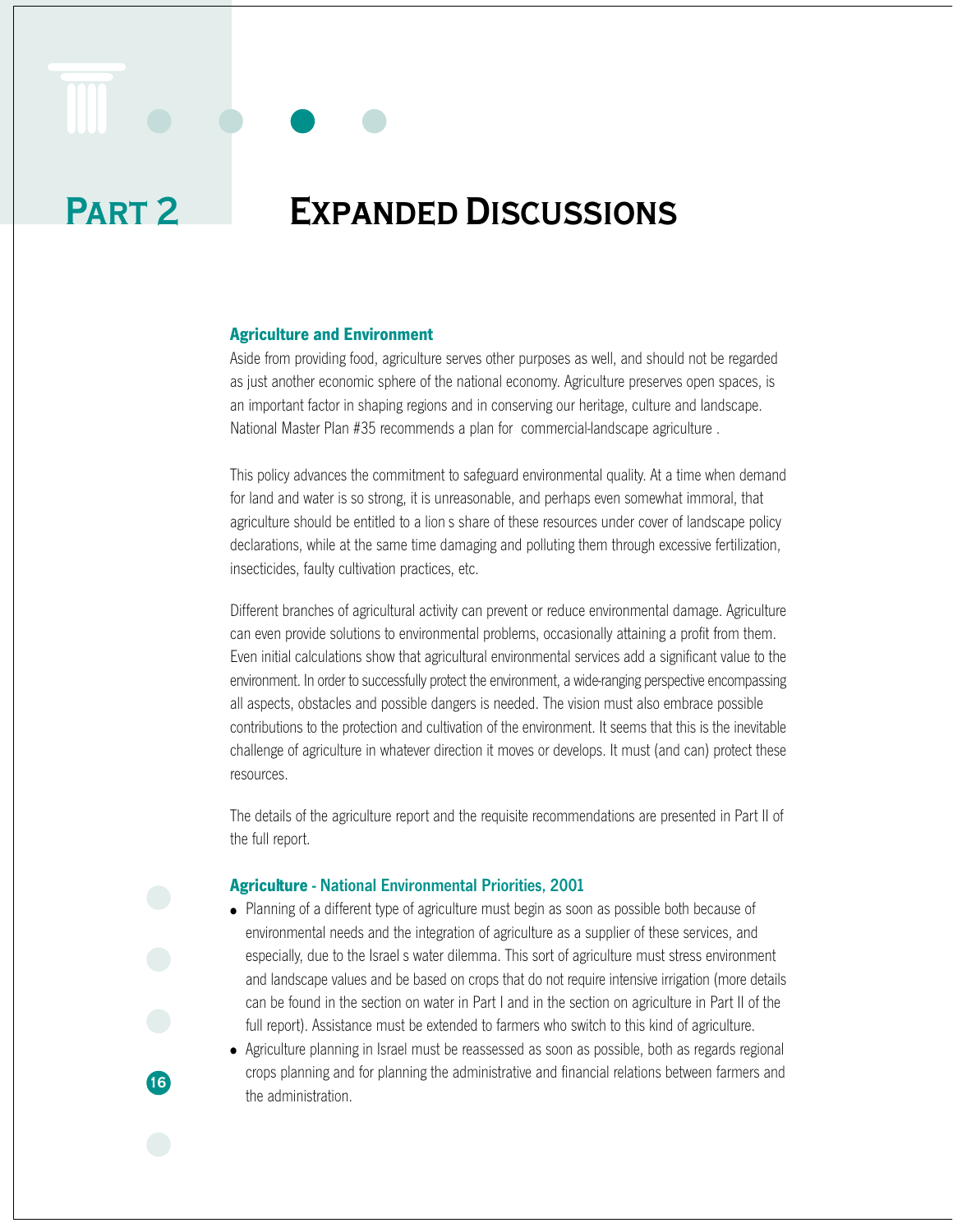- Agricultural land must be protected through strict adherence to correct planning and resisting real estate pressures.
- The country must shift to using of effluents instead of fresh water. Strict measures to prevent them from causing damage to the soil and underground water is required.
- It is imperative to prevent and repair damage cause by spraying and insecticides; quantity of toxins must be reduced; agriculturalist must switch to eco-friendly disinfecting methods, protecting crops and the environment; the damage caused by cowsheds and various livestock farms must be prevented and where necessary repaired.
- The required changes in agriculture, the need to develop an agriculture plan in accordance with environmental considerations and one that does not cause the depletion of land and water resources are all steps that will determine the quality of the environment in Israel. The MoE and the other environmental organizations must be partners in guiding these activities.

#### Sea and Coasts

The subject of preserving sea and shore quality were only partially presented in the **National** Environmental Priorities, 1999 report. This year we added two documents, which are presented in Part II of the full report. One of them deals with criteria for examining the possibility of flushing wastes into the sea, and the second discusses the need to preserve the coastline. The subject of preserving the seashore for the public is in line with what is said in the section on agriculture and land protection.

#### **Sea and Coasts** - National Environmental Priorities, 2001

- The media is bringing the problem of river contamination and sludge on the seabed to the public s attention. In order for the public and professionals to respond properly, they must be given comprehensive and balanced information. It is suggested that the MoE coordinate all the data and periodically publish a report on the state of the beaches, the sea and the river estuaries.
- In order to formulate policies and measures for dumping wastes into the sea, deliberations in which national and public factors will participate must be initiated. Leaving this issue unresolved is likely to cause long and unnecessary delays in very necessary activities such as stopping brine dumping into the sea or implementing the plan for a sea outlet for treated wastes from industrial plants in the Haifa Bay area.
- The MoE and national and public institutions battle unremittingly for the preservation of the coasts for the public s benefit.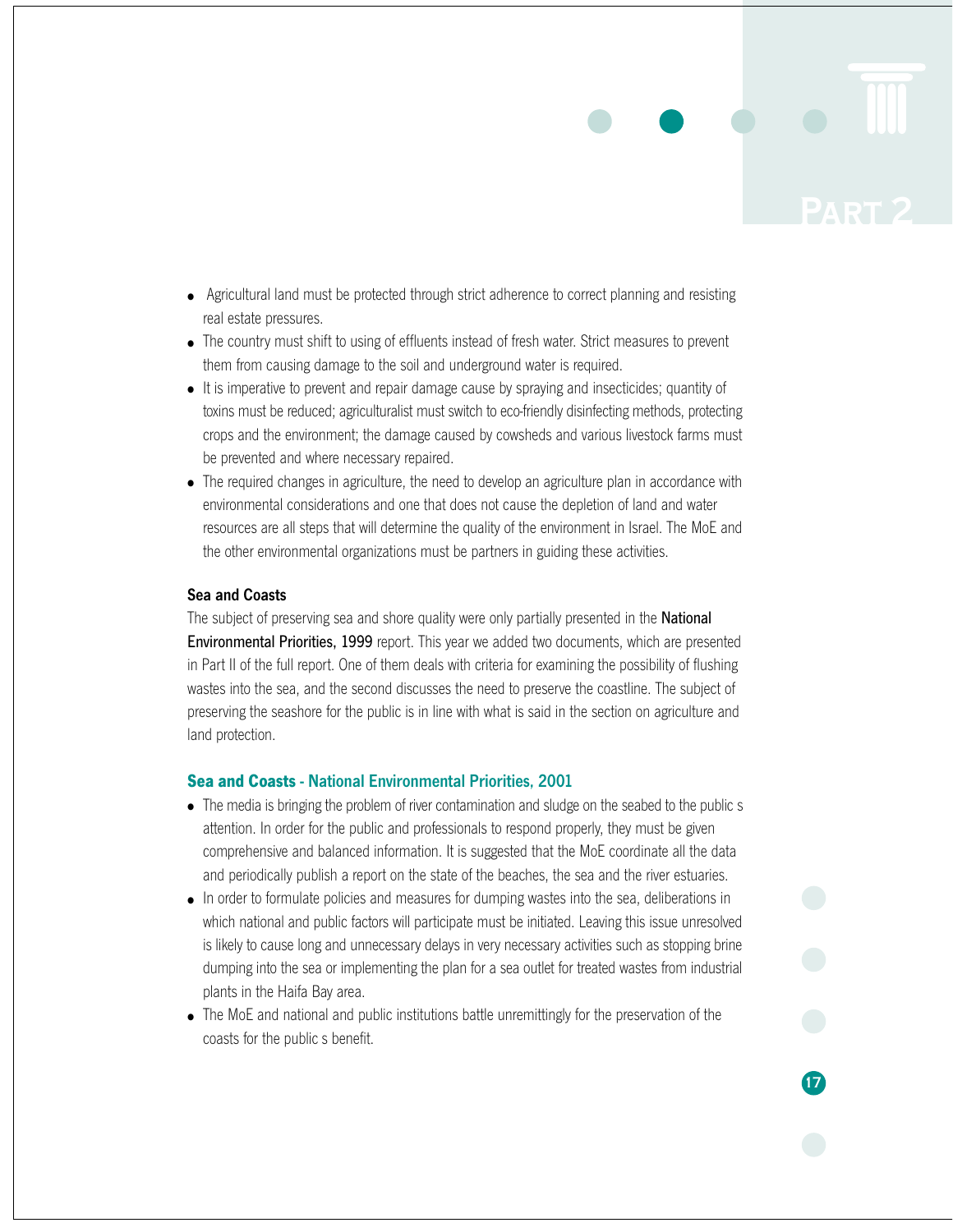# **Part 3 Overviews**

**18**

## **Economy and Administration**

The National Environmental Priorities, 1999 report emphasized the need for developing suitable economic incentives for oversight of environment issues such as air pollution problems and regulating the water system. There was a need to incorporate external costs into the prices of products and services, as a rational and objective tool for regulating environmental quality issues. Despite making a few beginnings, such as the understanding between the Ministries of the Environment and Finance that external costs should be included in the price of waste disposal, this is not, as yet, the guiding line in governmental procedures in Israel.

#### **Economy and Administration** - National Environmental Priorities, 2001

- Contrary to other systems in which the Ministry of Finance objects to earmarking funds, there is room for such special arrangements in the area of the environment. In this area collecting money implies a commitment to repairing environmental damage. For instance, today s suggested landfill tax is intended to minimize environmental damage; in the future the money will be used for site restoration, by rehabilitating the landfill. The MoE and environmental organizations, including academia, must endeavor to persuade the Ministry of Finance that here this practice is warranted (this subject is presented in detail in the survey of environmental funds in Part III of the full report).
- The pact between the MoE and industry is a welcome achievement (discussed in detail in the survey on industry in Part III of the full report). It does, however, leave room for concern about unacceptable arrangements being made. It is therefore imperative that any arrangement undertaken in the framework of this pact be brought to the public s attention.
- The effort to incorporate external expenses in the price of products and services must continue.

#### **Environmental Education and Public Participation**

In the National Environmental Priorities, 1999 report the subject of environmental education and public participation was given uppermost priority. Without an alert and active public there is no chance of advancing environmental issues. It is imperative to promote this subject.

It should be noted that the public s involvement in the area of the environment has increased. This is due mainly to the parallel civic awakening as a result of information and educational activities, and the assistance of state and NGOs (detailed in the section on environmental organizations in Part III of the full report).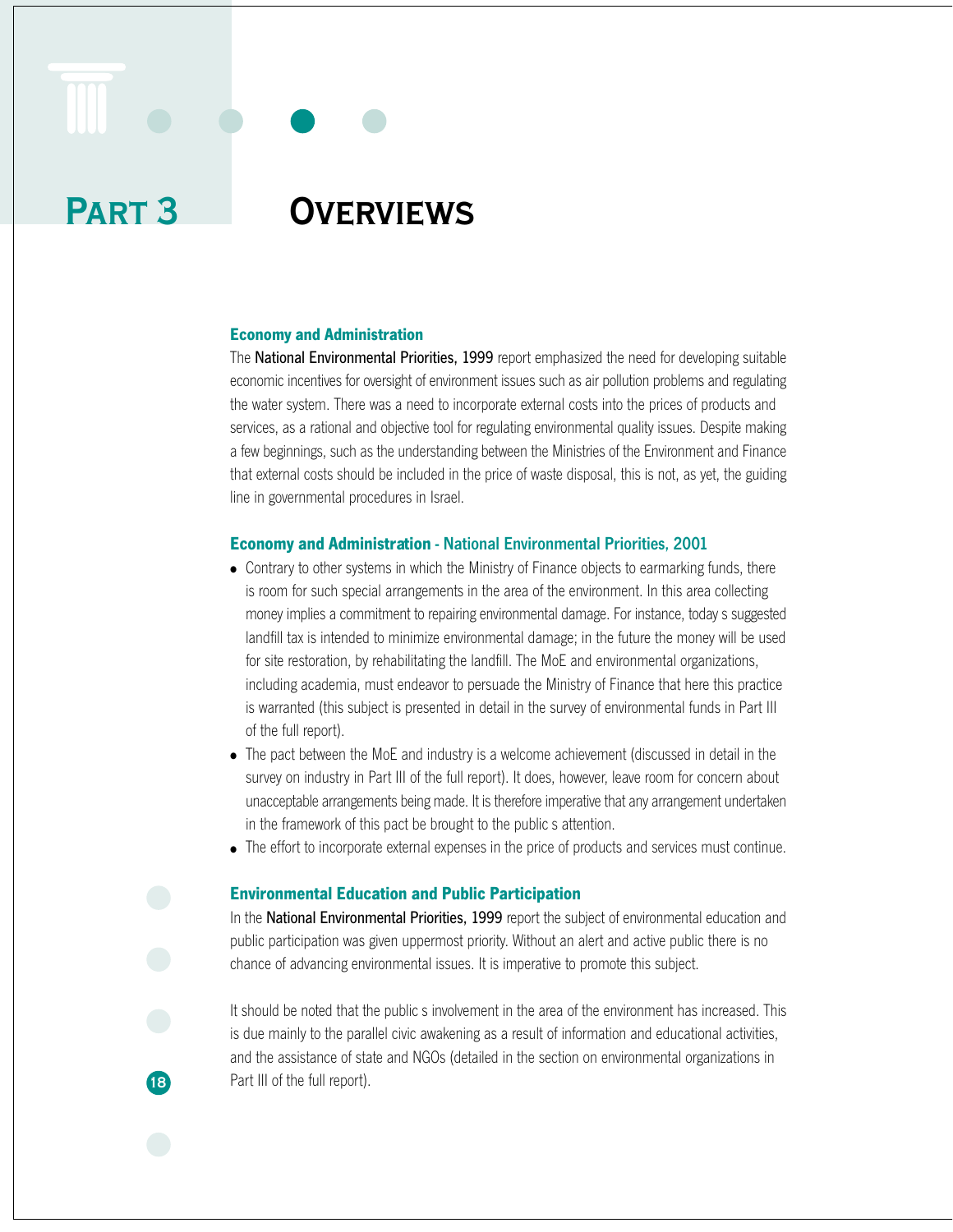The editors of this document are proud to report on progress in the area of increased environmental awareness and public participation in the framework of the "Green Campus" project at the Technion (http://techunix.technion.ac.il/~greenweb). This project comprises a set of activities aimed at involving the Technion community (a residential area of 15,000 people) in a comprehensive environmental activity. In addition the project also serves as a tool for shaping our future engineers. The project will raise their awareness of environmental problems and of the need to minimize, as much as possible, any damage to natural resources.

## **Environmental Education and Public Participation** - National Environmental Priorities, 2001

- Citizens must be encouraged and helped to participate in environmental activities. It is suggested that each of the MoE s districts serve as a base for guiding civil organizations, giving legal advice and even financial assistance for specific projects.
- It is proposed that residents representatives be part of local planning committees. It would be prudent for the MoE to guide neighborhood representatives, volunteer lawyers and others towards such activity.
- There is room to expand the "Green Campus" project to all academic institutions in Israel, with the backing of the MoE and academia.
- Environmental education in the educational system should be intensified. Besides the importance of environmental education in itself, education towards environmental involvement constitutes an appropriate lesson in civic activity in each and every subject.
- Environmental education should be intensified among students of science and engineering; for instance, by compelling the students to take at least one basic course in the environment as part of academic degree requirements.